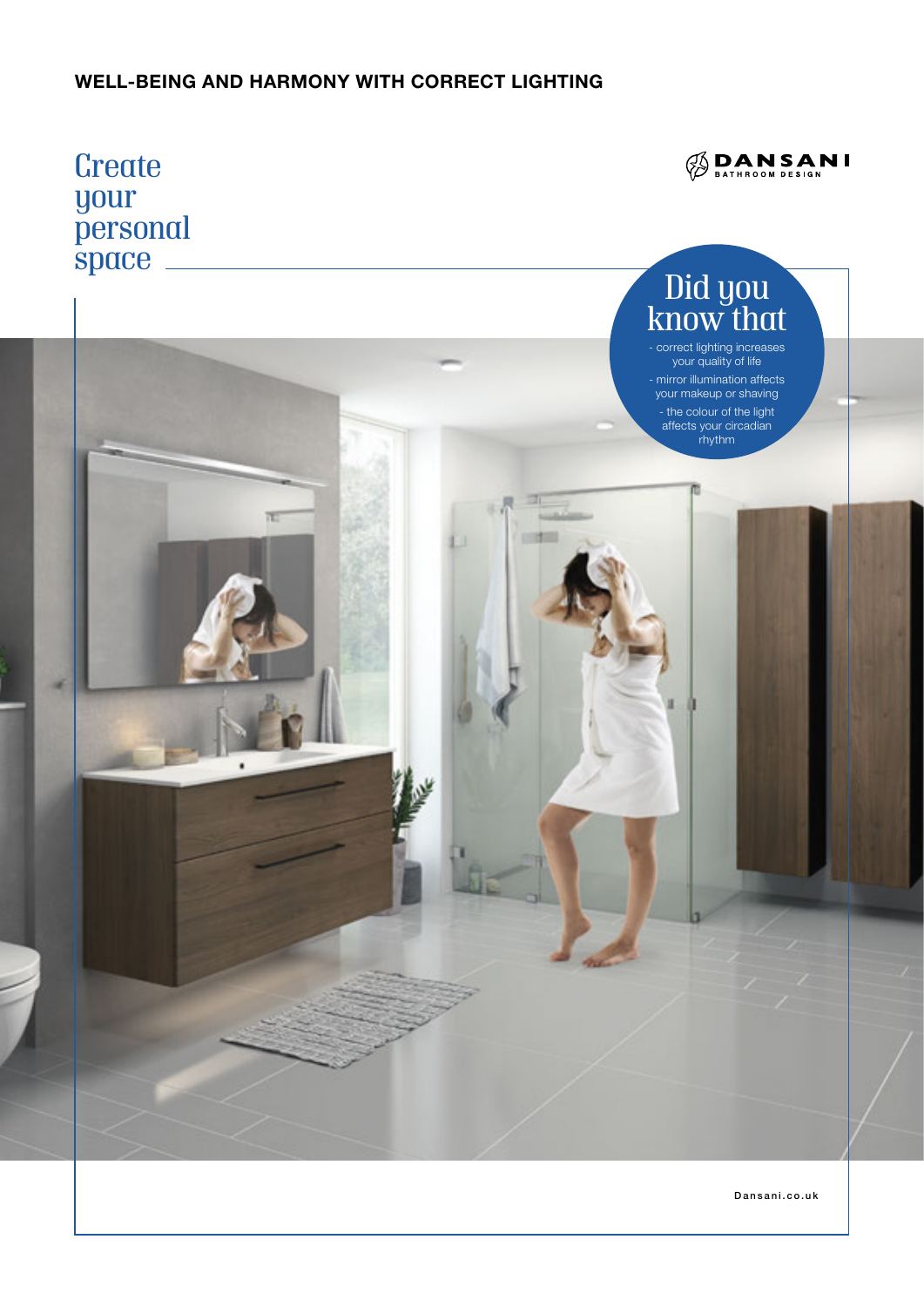## *What is good lighting?*

Light plays a vital role when it comes to our health and well-being, and it has been scientifically proven that good lighting increases our quality of life. Therefore, we ought to be critical and quality-conscious when we select lighting for our homes. Because artificial light is not always good illumination.

#### A COMFORTABLE COLOUR TEMPERATURE AND A HIGH LEVEL OF COLOUR REPRESENTATION

Basically, it is all about finding a comfortable light, as close as possible to sunlight, so that the colours of materials and people are reproduced in a varied and natural way.

 At Dansani, we focus on offering our customers well-being and contributing to a good indoor climate, and that is why we deliver products with LED lighting of the highest possible quality. With 3150 Kelvin\* and a Ra value\* of more than 95, you get a soft, comfortable and clear light and a very high level of colour representation for all colours in the range. Amongst other things, this means that red colours and skin tones are reproduced correctly which is important when you apply your makeup, for example.

#### HOMOGENEOUS LIGHT

If you buy your lighting from Dansani, you do not need to worry about quality and colours of the light. Our LED light diodes are sorted applying high quality levels\*, that ensures that all LEDs in your lamps emit a homogeneous light and offer the same correct colour reproduction, no matter the lamp model and position.



On the photos above, you can clearly see the difference in colour reproduction with a Ra value of 95, 70 and 50, respectively.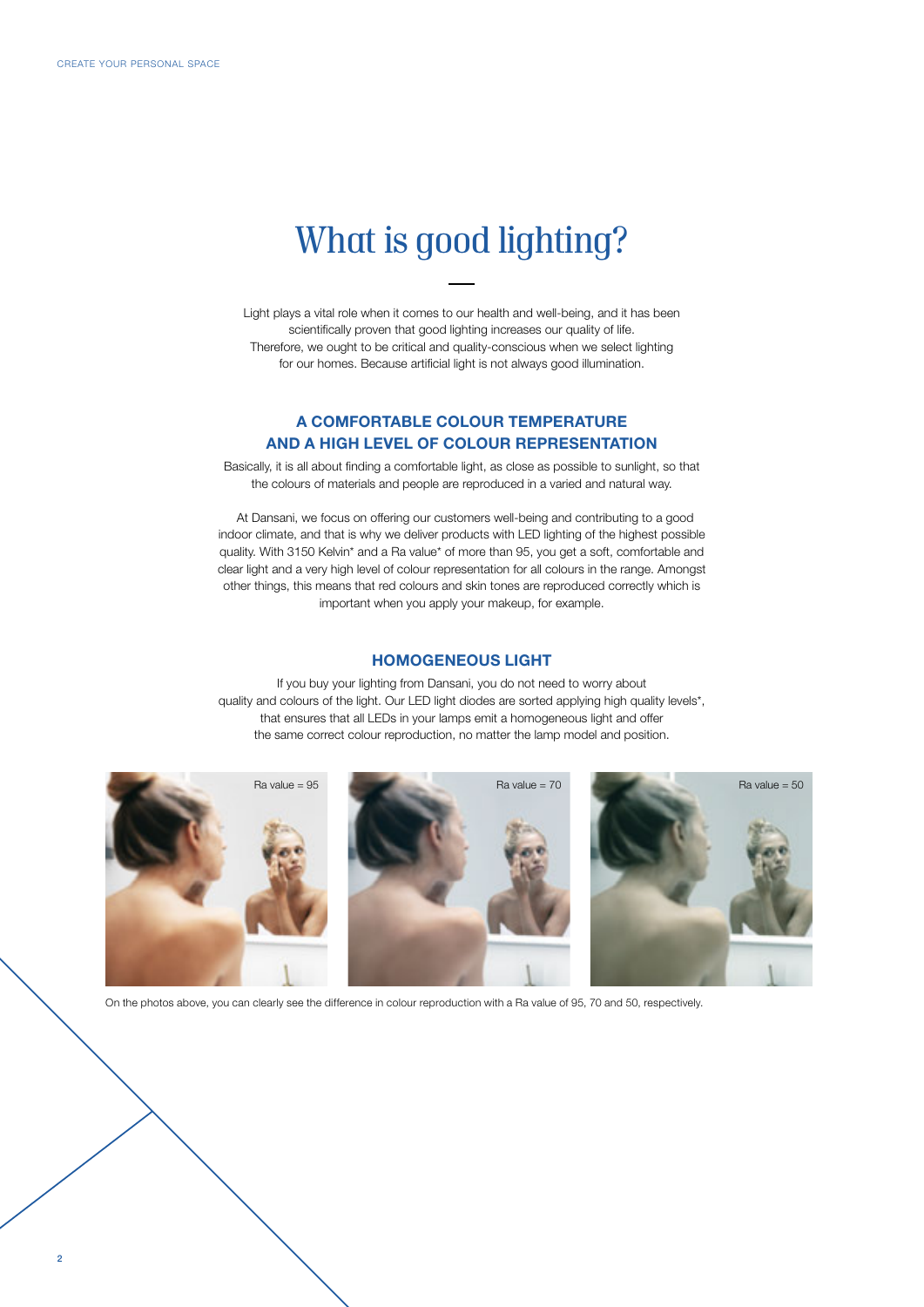

#### ILLUMINATE THE ENTIRE ROOM

With the lighting collections from Dansani, you can create unique coherence throughout the bathroom interior design by using ceiling spots, wall lamps and pendants that match the light in your mirror solution to provide you with homogeneous and harmonious lighting in the room. All our lamps are designed for the bathroom and they are approved for use in wet rooms in accordance with the standard IP44.

#### ADJUST YOUR LIGHTING WITH THE LIGHT ADJUSTMENT FUNCTION

If you go for a mirror solution with light adjustment function, you can adjust the lighting in your bathroom according to your needs and circadian rhythm. The mirrors and mirror cabinets from Dansani have an integrated touch panel with an on-/off-function, a dimming function as well as light adjustment function from warm and golden to the coldest white light.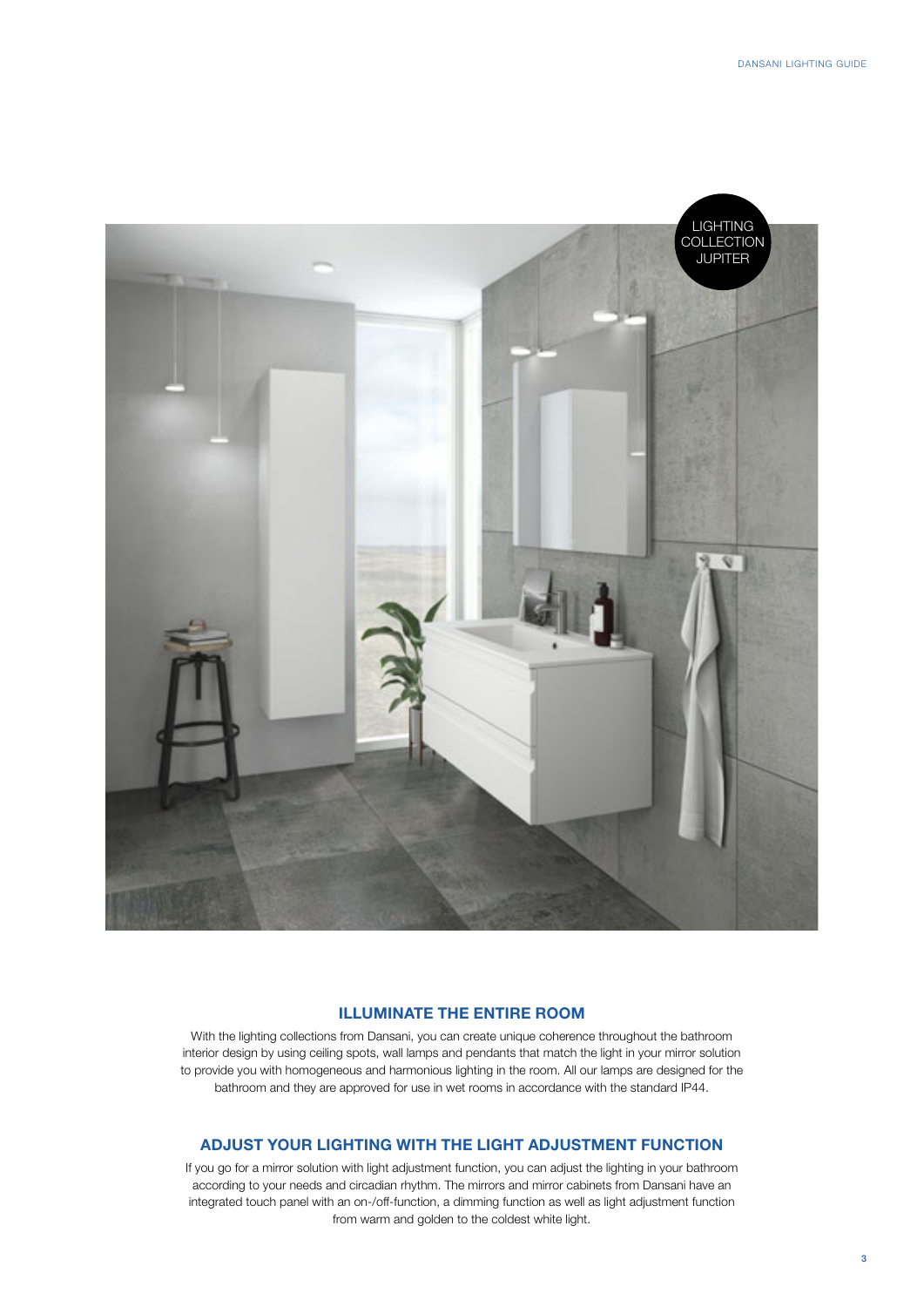

#### SAVE ENERGY AND MONEY – FOR A LONG TIME

As a starting point, an LED light diode does not need replacing during the entire service life of the bathroom. If your bathroom lighting is on for four hours a day on average, that equals a service life of 20 years. At the same time, the LED light diode is very energy-efficient because it hardly emits any heat. This also means much less impact and burden on the environment.

#### **SUSTAINABILITY**

All our LED lamps are constructed according to the EU directive "Ecodesign" and they can easily be disassembled for recycling purposes.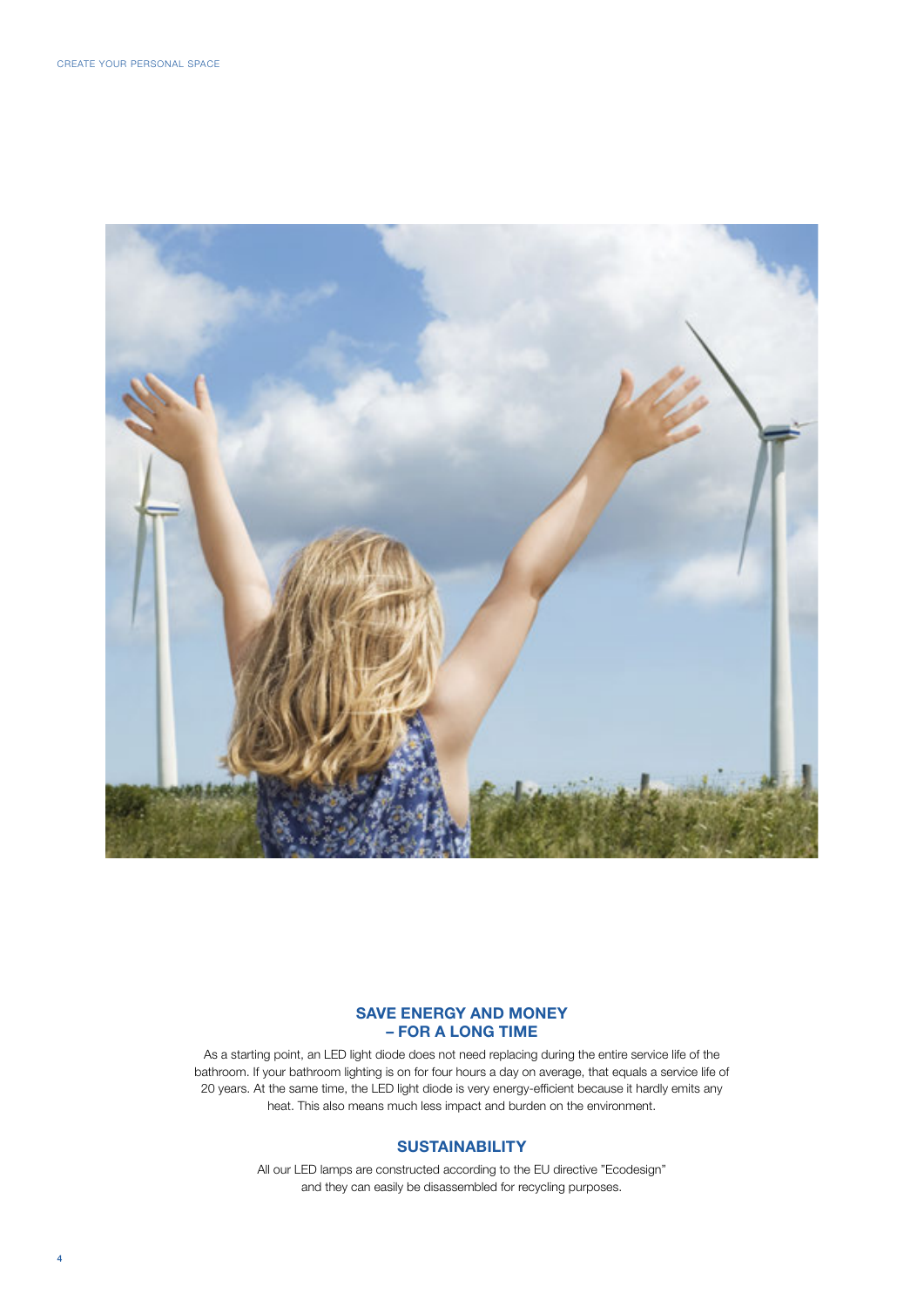# *How do I select correct lighting?*

- Go for a colour temperature which is as comfortable as possible. Most people prefer something around 3,200 Kelvin.
- In order to obtain the best possible colour reproduction level, select a Ra value of at least 80. The higher the Ra value, the higher the colour reproduction level.
- If you select a solution with a light adjustment function, you have the possibility of adjusting the lighting exactly how you like it, depending on whether you need bright working light or evocative mood illumination in your bathroom.
- It is important that you buy your LED lamps from one and the same place in order to avoid inhomogeneous lighting. This is especially important if you would like to supplement your room lighting with more lamps or if you want to replace existing lamps with new and other models.